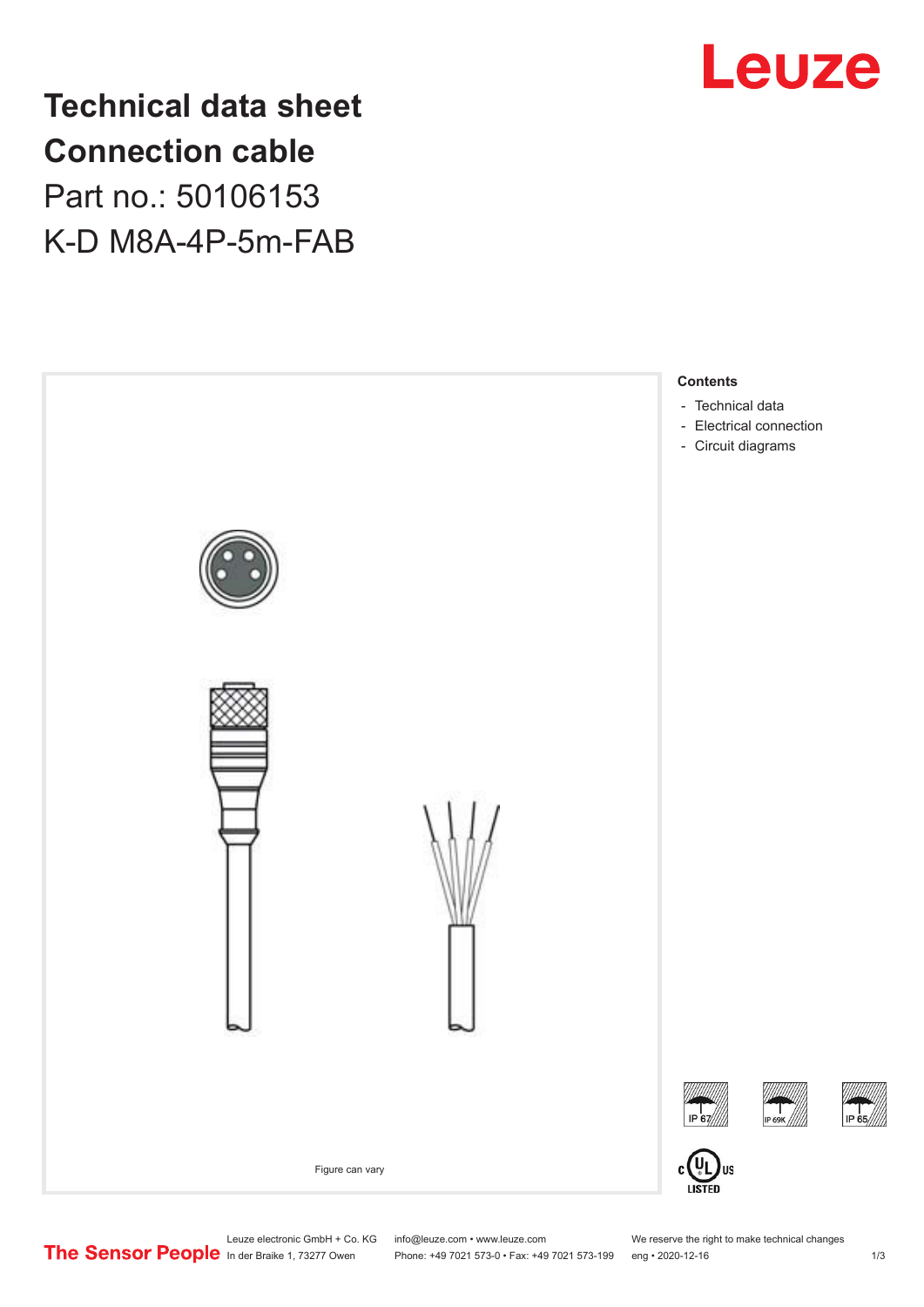## <span id="page-1-0"></span>**Technical data**

### **Electrical data**

**Performance data Operating voltage** Max. 30 V AC/DC

## **Connection**

| <b>Connection 1</b>       |                                                                                  |
|---------------------------|----------------------------------------------------------------------------------|
| <b>Type of connection</b> | Connector                                                                        |
| <b>Thread size</b>        | M8                                                                               |
| <b>Type</b>               | Female                                                                           |
| Handle body material      | <b>PUR</b>                                                                       |
| No. of pins               | 4-pin                                                                            |
| <b>Version</b>            | Axial                                                                            |
| Lock                      | Screw fitting, stainless steel V4A, recom-<br>mended torque 0.6 Nm, self-locking |

| <b>Connection 2</b>               |                                                                        |  |
|-----------------------------------|------------------------------------------------------------------------|--|
| <b>Type of connection</b>         | Open end                                                               |  |
|                                   |                                                                        |  |
| Cable properties                  |                                                                        |  |
| <b>Number of conductors</b>       | 4 Piece(s)                                                             |  |
| Wire cross section                | $0.25$ mm <sup>2</sup>                                                 |  |
| <b>AWG</b>                        | 24                                                                     |  |
| Sheathing color                   | <b>Black</b>                                                           |  |
| <b>Shielded</b>                   | <b>No</b>                                                              |  |
| Silicone-free                     | Yes                                                                    |  |
| Cable design                      | Connection cable (open on one end)                                     |  |
| Cable diameter (external)         | 4.7 mm                                                                 |  |
| Cable length                      | 5,000 mm                                                               |  |
| <b>Sheathing material</b>         | PVC                                                                    |  |
| <b>Wire insulation</b>            | <b>PVC</b>                                                             |  |
| Suitability for drag chains       | N <sub>o</sub>                                                         |  |
| Properties of the outer sheathing | Free of CFC, cadmium, silicone and<br>lead, easily machine-processable |  |
| Resistance of the outer sheathing | Good oil, gasoline and chemical<br>resistance, flame retardant in      |  |

FT1

#### **Mechanical data**

**Bending radius, flexible laying, min.** Min. 10 x cable diameter **Bending radius, stationary laying, min.** Min. 5 x cable diameter

#### **Environmental data**

| Ambient temperature, operation,<br>flexible use   | -5  80 °C  |
|---------------------------------------------------|------------|
| Ambient temperature, operation,<br>stationary use | $-3080 °C$ |

#### **Certifications**

| IP 65   |
|---------|
| IP 67   |
| IP 69K  |
| c UL US |
| UЕ      |
|         |

## **Classification**

| <b>Customs tariff number</b> | 85444290 |  |
|------------------------------|----------|--|
| eCl@ss 5.1.4                 | 27279201 |  |
| eCl@ss 8.0                   | 27279218 |  |
| eCl@ss 9.0                   | 27060311 |  |
| eCl@ss 10.0                  | 27060311 |  |
| eCl@ss 11.0                  | 27060311 |  |
| <b>ETIM 5.0</b>              | EC001855 |  |
| <b>ETIM 6.0</b>              | EC001855 |  |
| <b>ETIM 7.0</b>              | EC001855 |  |

## **Electrical connection**

## **Connection 1**

| Type of connection   | Connector                                                                      |
|----------------------|--------------------------------------------------------------------------------|
| <b>Thread size</b>   | M8                                                                             |
| <b>Type</b>          | Female                                                                         |
| Handle body material | <b>PUR</b>                                                                     |
| No. of pins          | 4-pin                                                                          |
| Version              | Axial                                                                          |
| Lock                 | Screw fitting, stainless steel V4A, recommended torque<br>0.6 Nm, self-locking |

accordance with UL 1581 VW1 / CSA

| <b>Brown</b><br>1<br>White<br>$\overline{2}$<br><b>Blue</b><br>3<br><b>Black</b><br>$\overline{4}$ | Pin | <b>Conductor color</b> |
|----------------------------------------------------------------------------------------------------|-----|------------------------|
|                                                                                                    |     |                        |
|                                                                                                    |     |                        |
|                                                                                                    |     |                        |
|                                                                                                    |     |                        |



# Leuze